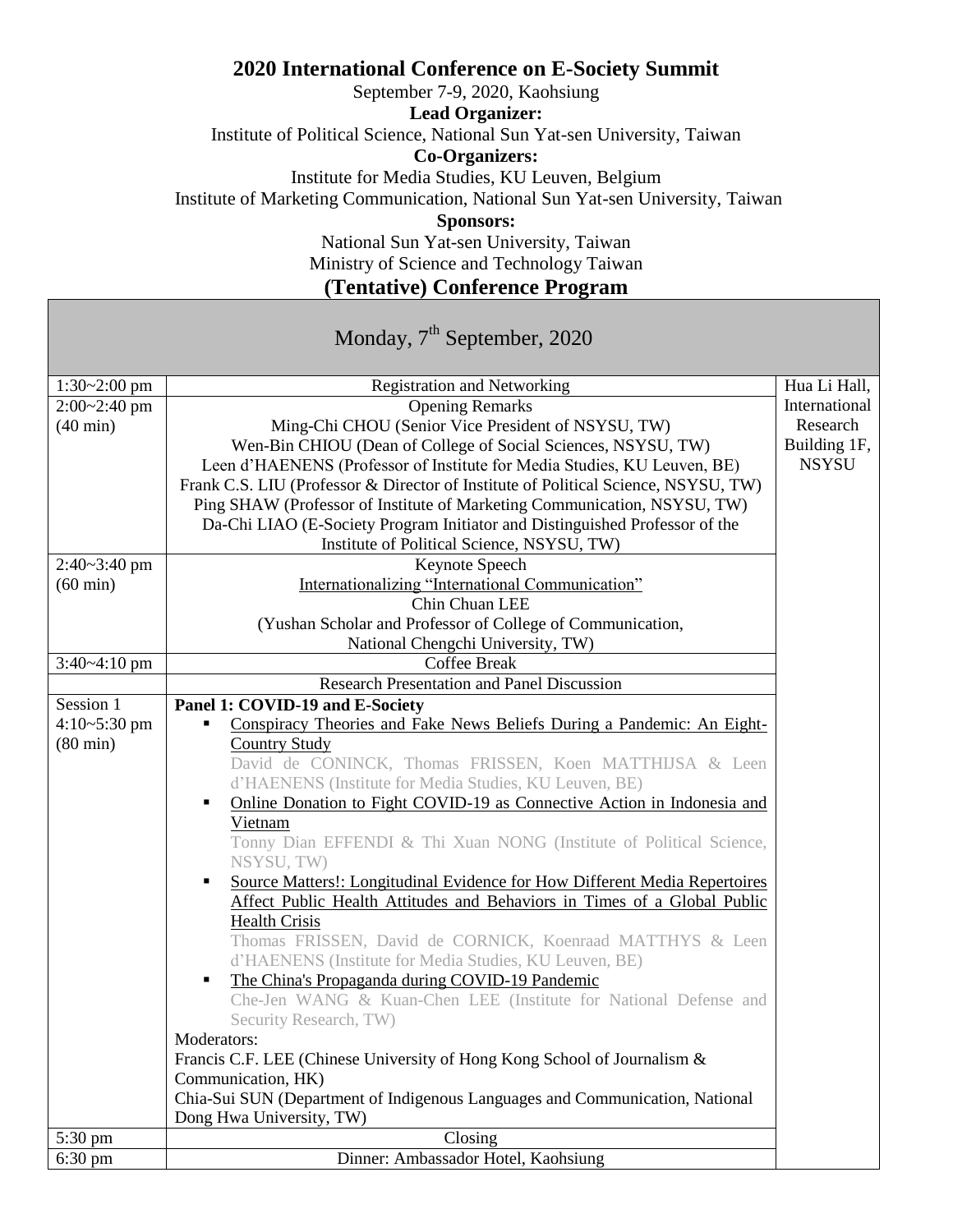| Tuesday, 8 <sup>th</sup> September, 2020 |                                                                                                                                                            |               |  |  |
|------------------------------------------|------------------------------------------------------------------------------------------------------------------------------------------------------------|---------------|--|--|
|                                          |                                                                                                                                                            |               |  |  |
| $1:30-2:00$ pm                           | <b>Registration and Networking</b>                                                                                                                         | Hua Li Hall,  |  |  |
|                                          | <b>Research Presentation and Panel Discussion</b>                                                                                                          | International |  |  |
| Session 1                                | <b>Panel 2: Information Disorders</b>                                                                                                                      | Research      |  |  |
| $2:00-3:20$ pm                           | Socialbots and Disinformation in Political Domains: A Systematic Literature                                                                                | Building 1F,  |  |  |
| $(80 \text{ min})$                       | Review                                                                                                                                                     | <b>NSYSU</b>  |  |  |
|                                          | Trisha T.C. LIN & Jo-Yu WANG (Department of Radio and Television,<br>National Chengchi University, TW)                                                     |               |  |  |
|                                          | Information War: The Availability of Deep Fake Technology<br>П                                                                                             |               |  |  |
|                                          | Tzu Hao LIAO (Department of Political Science, National Chengchi                                                                                           |               |  |  |
|                                          | University, TW)                                                                                                                                            |               |  |  |
|                                          | Authoritarian Regime's Propaganda Strategies in Economic News: Sino-US<br>٠                                                                                |               |  |  |
|                                          | Trade War as a Quasi-experiment                                                                                                                            |               |  |  |
|                                          | Greg Chih-Hsin SHEEN, Wei-Hao HUANG, Hsuan-Yu LIN & Titus C.                                                                                               |               |  |  |
|                                          | CHEN (Institute of Political Science, Academia Sinica, TW)                                                                                                 |               |  |  |
|                                          | What 2019 HK Protest against China through the Internet Has Taught Us!<br>٠                                                                                |               |  |  |
|                                          | Peter KAO (Institute of Political Science, NSYSU, TW)                                                                                                      |               |  |  |
|                                          |                                                                                                                                                            |               |  |  |
|                                          | Moderators:                                                                                                                                                |               |  |  |
|                                          | Chin Chuan LEE (College of Communication, National Chengchi University, TW)<br>Rogelio Alicor L. PANAO (Department of Political Science, University of the |               |  |  |
|                                          | Phillipines Diliman & 2020 Taiwan Fellow at Institute of Political Science, NSYSU,                                                                         |               |  |  |
|                                          | TW)                                                                                                                                                        |               |  |  |
| $3:20 - 3:40$ pm                         | <b>Coffee Break</b>                                                                                                                                        |               |  |  |
| Session 2                                | Panel 3: Mediascapes: Social Media & Wellbeing                                                                                                             |               |  |  |
| $3:40 - 4:40$ pm                         | Vulnerable Youth in a Digital World: The Influence of SES, Mental<br>٠                                                                                     |               |  |  |
| $(60 \text{ min})$                       | Wellbeing, and Migration Background on Adolescents' Digital Skills                                                                                         |               |  |  |
|                                          | Joyce VISSENBERG, Willem JORISA & Leen d'HAENENS (Institute for                                                                                            |               |  |  |
|                                          | Media Studies, KU Leuven, BE)                                                                                                                              |               |  |  |
|                                          | Overcoming Mobile Addiction through Enhancing Life-satisfaction<br>٠                                                                                       |               |  |  |
|                                          | Sungjun Steven PARK (Department of Business Administration, National<br>Chengchi University, TW)                                                           |               |  |  |
|                                          | Analyzing the Determinants of News-Seeking Behaviours of Older Adults in                                                                                   |               |  |  |
|                                          | <b>Terms of Digital Inequality</b>                                                                                                                         |               |  |  |
|                                          | Ferruh Mutlu BINARK, Özgür ARUN, Duygu ÖZSOY, Kadriye Beren                                                                                                |               |  |  |
|                                          | KANDEMIR & Gül SAHINKAYA (Department of Radio, TV, and Cinema,                                                                                             |               |  |  |
|                                          | Hacettepe University, TU).                                                                                                                                 |               |  |  |
|                                          | Moderators:                                                                                                                                                |               |  |  |
|                                          | Chia-Hung TSAI (Election Study Center, National Cheng Chi University, TW)                                                                                  |               |  |  |
|                                          | Titus C. CHEN (Institute of Political Science, NSYSU, TW)                                                                                                  |               |  |  |
| $4:40 - 4:50$ pm                         | <b>Coffee Break</b>                                                                                                                                        |               |  |  |
| Session 3                                | Panel 4: Radicalization & Polarization                                                                                                                     |               |  |  |
| $4:50 - 5:50$ pm<br>$(60 \text{ min})$   | Discourse on Muslim Radicalization in News Stories and Fear of Terrorism<br>Among Readers: Does Ideology Still Play a Role?                                |               |  |  |
|                                          | Stefan MERTENS, David de CORNICK, & Leen d'HAENENS (Institute for                                                                                          |               |  |  |
|                                          | Media Studies, KU Leuven, BE)                                                                                                                              |               |  |  |
|                                          | ISIS Religious and Extremist Propaganda on Mass and Social Media:<br>٠                                                                                     |               |  |  |
|                                          | Dictionary-Based Study of Dabiq and Twitter                                                                                                                |               |  |  |
|                                          | Ahmet Yiğitalp TULGA (Institute of Political Science, NSYSU, TW)                                                                                           |               |  |  |
|                                          | Is Taiwanese Politics in the Grip of Populism? Examining Five Parties'<br>п                                                                                |               |  |  |
|                                          | Facebook Communication during the 2020 Taiwanese National Election                                                                                         |               |  |  |
|                                          | Jiun-Chi LIN (Institute of Political Science, NSYSU, TW)                                                                                                   |               |  |  |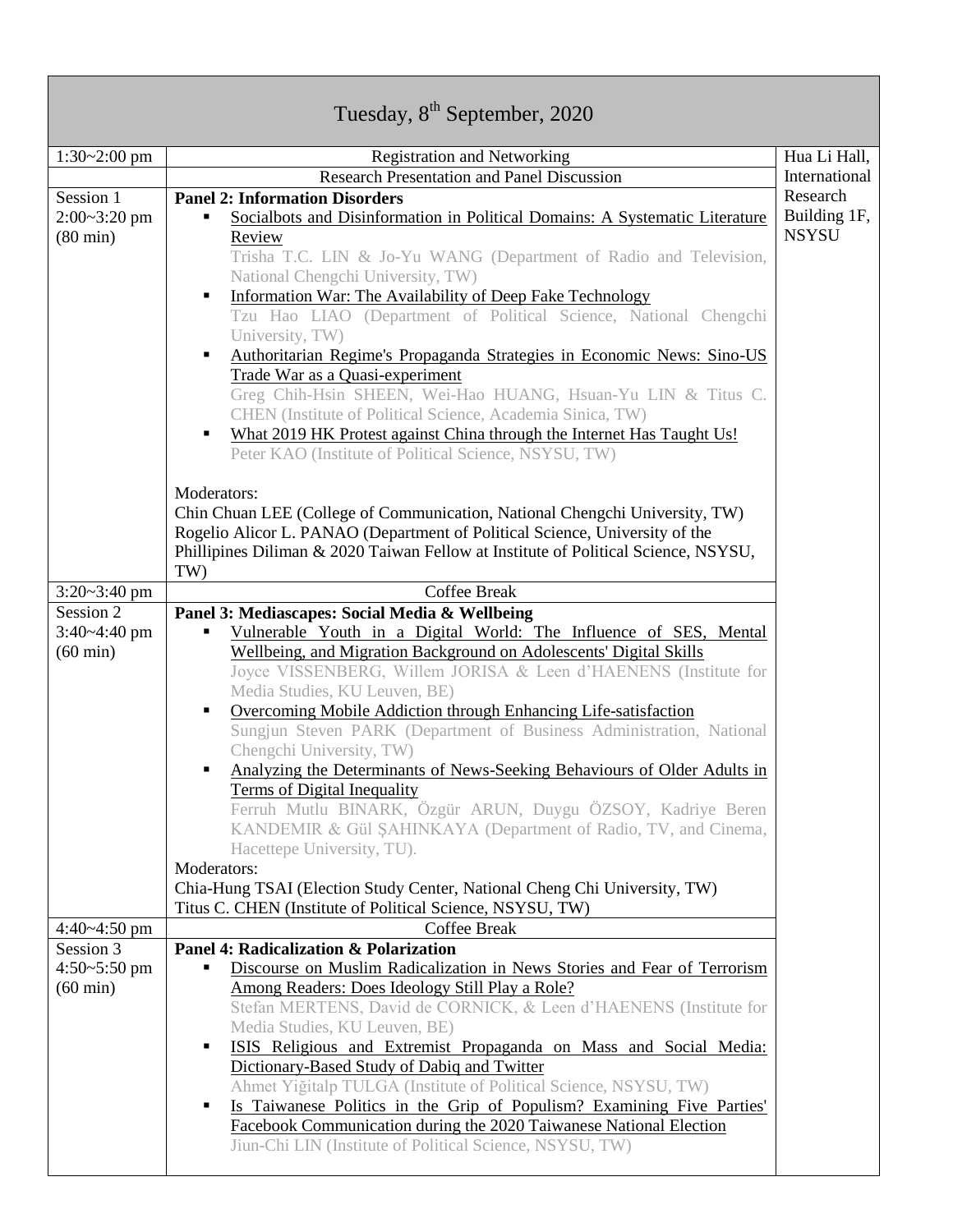|                   | Moderators:                                                            |
|-------------------|------------------------------------------------------------------------|
|                   | Albert CHIU (Department of Political Science, Tung Hai University, TW) |
|                   | Samuel C.Y. KU (Department of Southeast Asian Studies, Wenzao Ursuline |
|                   | University of Languages, TW)                                           |
| $5:50 \text{ pm}$ | Closing                                                                |
|                   | Dinner: Sizihwan Sunset Beach Resort                                   |

| Wednesday, 9 <sup>th</sup> September, 2020 |                                                                                                        |               |  |  |
|--------------------------------------------|--------------------------------------------------------------------------------------------------------|---------------|--|--|
| $1:30-2:00$ pm                             | <b>Registration and Networking</b>                                                                     | Hua Li Hall,  |  |  |
| Session 1                                  | <b>Panel 5: Social Media and Netizens</b>                                                              | International |  |  |
| $2:00 - 3:20$ pm                           | Local Government Identity: The Link between Emotives and Actorship<br>٠                                | Research      |  |  |
| $(80 \text{ min})$                         | through Social Media                                                                                   | Building 1F,  |  |  |
|                                            | Christoper James GREEN (Department of Global Politics and Economics,<br>Tamkang University, TW)        | <b>NSYSU</b>  |  |  |
|                                            | How to Win the Election from Netizens to Citizens: The Example of 2018<br>٠                            |               |  |  |
|                                            | Municipal Councilmen Election in Taipei                                                                |               |  |  |
|                                            | I-Ju CHEN (Department of Political Science, Soochow University, TW)                                    |               |  |  |
|                                            | Facebook is the Internet in Myanmar: Promises and Practices of Growth in<br>٠                          |               |  |  |
|                                            | <b>Two Myanmar Media Industries</b>                                                                    |               |  |  |
|                                            | Zin Mar MYINT & D. Bondy Valdovinos KAYE (School of Communication,                                     |               |  |  |
|                                            | Faculty of Creative Industries, Queensland University of Technology, AU)                               |               |  |  |
|                                            | The Correlations of Social Media, Social Movement, and Political Identity<br>٠                         |               |  |  |
|                                            | Recognition: the Taiwan Communication Survey in 2015                                                   |               |  |  |
|                                            | Jeremiah Yat Ming LAI (Research Centre for Public Opinion and Election,                                |               |  |  |
|                                            | National Taipei University, TW)                                                                        |               |  |  |
|                                            | Moderators:                                                                                            |               |  |  |
|                                            | Chung-Li WU (Institute of Political Science, Academia Sinica, TW)                                      |               |  |  |
|                                            | Da-Chi LIAO (Institute of Political Science, NSYSU, TW)                                                |               |  |  |
| $3:20 - 3:40$ pm<br>Session 2              | Coffee Break<br><b>Panel 6: Internet and Politics</b>                                                  |               |  |  |
| $3:40 - 4:40$ pm                           | A Moderated Model of the Relationship between Online Community Social                                  |               |  |  |
| $(60 \text{ min})$                         | <b>Support and Conformity</b>                                                                          |               |  |  |
|                                            | Chien-Po LIAO & Cho-WA LAW (Department of Business Management,                                         |               |  |  |
|                                            | NSYSU, TW)                                                                                             |               |  |  |
|                                            | Who Assassins the Authority? The Imagination of Political Studies in Taiwan<br>٠                       |               |  |  |
|                                            | $(2007 - 2010)$                                                                                        |               |  |  |
|                                            | Wei-Yi HUANG (Department of Political Science, National Taiwan                                         |               |  |  |
|                                            | University, TW)                                                                                        |               |  |  |
|                                            | Assessing the Effects of Political Factors on Court Decisions in Litigation of<br>٠                    |               |  |  |
|                                            | Social Movements in Taiwan<br>Chung-li WU & Alex Min-Mei LIN (Institute of Political Science, Academia |               |  |  |
|                                            | Sinica, TW)                                                                                            |               |  |  |
|                                            | Moderators:                                                                                            |               |  |  |
|                                            | Wen-Chin WU (Institute of Political Science, Academia Sinica, TW)                                      |               |  |  |
|                                            | Nick LIN (Institute of Political Science, Academia Sinica, TW)                                         |               |  |  |
| $4:40-4:50$ pm                             | Coffee Break                                                                                           |               |  |  |
| $4:50-5:50$ pm                             | Roundtable                                                                                             |               |  |  |
|                                            | Leen d'HAENENS (Professor of Institute for Media Studies, KU Leuven, BE)                               |               |  |  |
|                                            | Ping SHAW (Professor of Institute of Marketing Communication, NSYSU, TW)                               |               |  |  |
|                                            | Da-Chi LIAO (E-Society Program Initiator and Distinguished Professor of the                            |               |  |  |
|                                            | Institute of Political Science, NSYSU, TW)                                                             |               |  |  |
|                                            | Francis C.F. LEE (Chinese University of Hong Kong School of Journalism &                               |               |  |  |
|                                            | Communication, HK)                                                                                     |               |  |  |